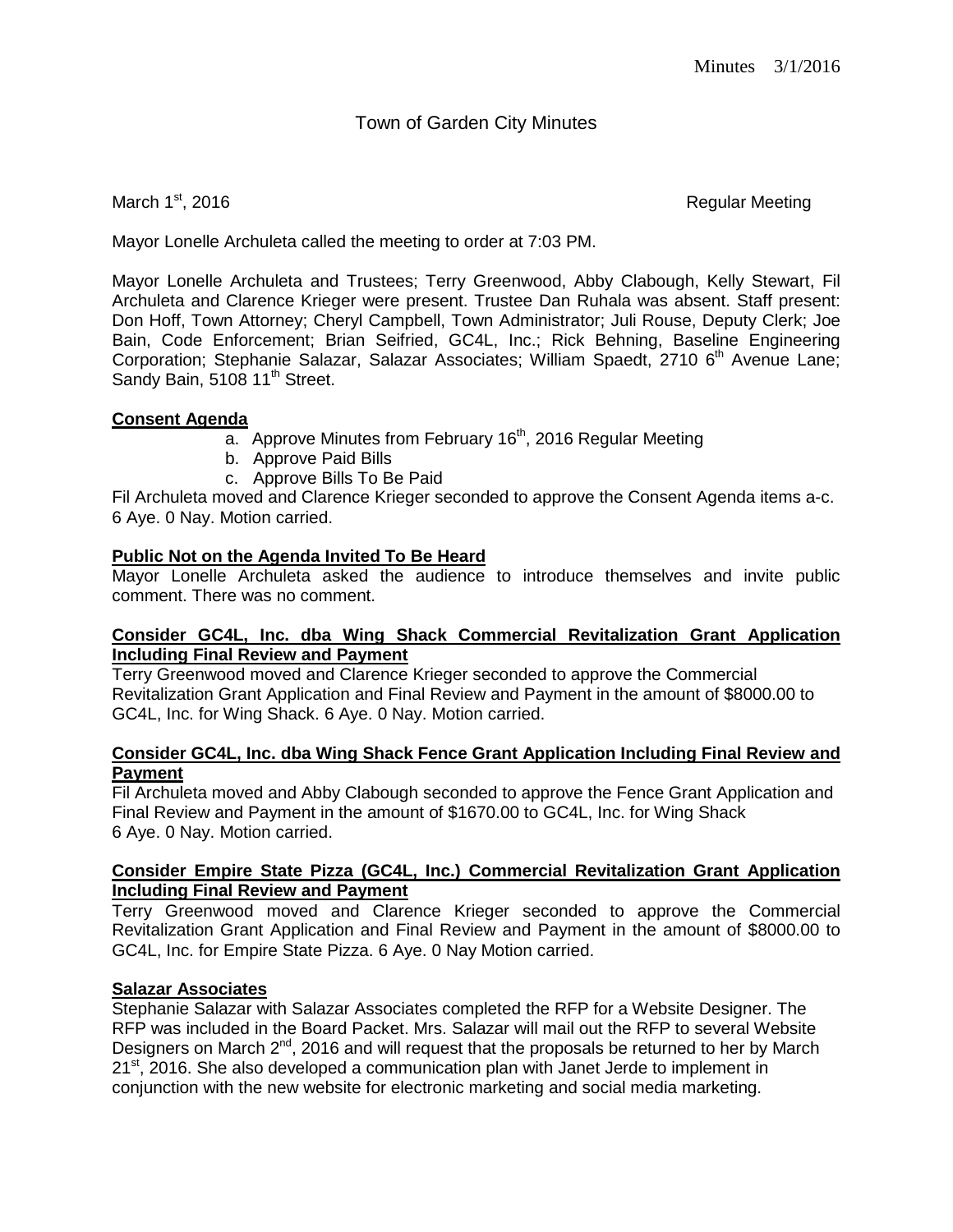# a. Economic Development Report

Stephanie Salazar presented her Economic Development Report. She will continue discussion with the, City of Greeley Public Works, and Water Department. Mrs. Salazar stated that a plastics manufacturing prospect toured Silver State Plastics. Potential creation of 20-25 full-time jobs and building improvements, amount unspecified. She reported that she submitted the Mattson site to a heavy equipment prospect. Attorney Don Hoff cautioned Mrs. Salazar that a heavy equipment business would not be allowed in Garden City's Land Use Code. Mrs. Salazar submitted the  $8<sup>th</sup>$  Avenue property to two developers and submitted privately owned property to two developers.

b. Approve Proposal from Edgellworks, Inc.

Fil Archuleta moved and Abby Clabough seconded to approve the proposal from Edgellworks, Inc. for Garden City Branding in the amount of \$4600.00. 6 Aye. 0 Nay. Motion carried.

# **Consider Proposals for a Survey and a Base Map for 8th Avenue**

Abby Clabough moved and Fil Archuleta seconded to postpone this item to the March  $15<sup>th</sup>$ , 2016 Board of Trustees Meeting. 6 Aye. 0 Nay. Motion carried.

# **Consider Proposals for a Traffic Study for 8th Avenue**

Abby Clabough moved and Terry Greenwood seconded to postpone this item to the March 15, 2016 Board of Trustees Meeting. 6 Aye. 0 Nay. Motion carried.

**Introduce Ordinance No. 03-2016 An Ordinance Of The Town Of Garden City, Colorado, Adopting By Reference And Enacting A New Municipal Code For The Town Of Garden City; Providing For The Repeal Of Certain Ordinances Not Included Therein; Providing For The Adoption Of Secondary Codes By Reference; Providing A Penalty For The Violation Thereof; Providing For The Manner Of Amending Such Code; And Providing When Such Code And This Ordinance Shall Become Effective**

Deputy Clerk, Juli Rouse read the title of Ordinance No. 03-2016 and each Board Member received a copy of the proposed Ordinance. There was no action taken on this item.

**Schedule Public Hearing Regarding Ordinance No. 03-2016 An Ordinance Of The Town Of Garden City, Colorado, Adopting By Reference And Enacting A New Municipal Code For The Town Of Garden City; Providing For The Repeal Of Certain Ordinances Not Included Therein; Providing For The Adoption Of Secondary Codes By Reference; Providing A Penalty For The Violation Thereof; Providing For The Manner Of Amending Such Code; And Providing When Such Code And This Ordinance Shall Become Effective**

Fill Archuleta moved and Clarence Krieger seconded to schedule a Public Hearing regarding Ordinance No. 03-2016 on March  $29<sup>th</sup>$ , 2016 at 7:00 PM. 6 Aye. 0 Nay. Motion carried.

# **Consider 8th Avenue Lot Use**

Fil Archuleta moved and Terry Greenwood seconded to have the Clerk's Office request price quotes for dirt clean up and installation of crushed asphalt on the  $8<sup>th</sup>$  Avenue Lot. 6 Aye. 0 Nay. Motion carried.

#### **Delta Dental**

Abby Clabough moved and Fil Archuleta seconded to have the Clerk's Office request dental plan coverage and price quotes from additional dental insurance companies. 6 Aye. 0 Nay. Motion carried.